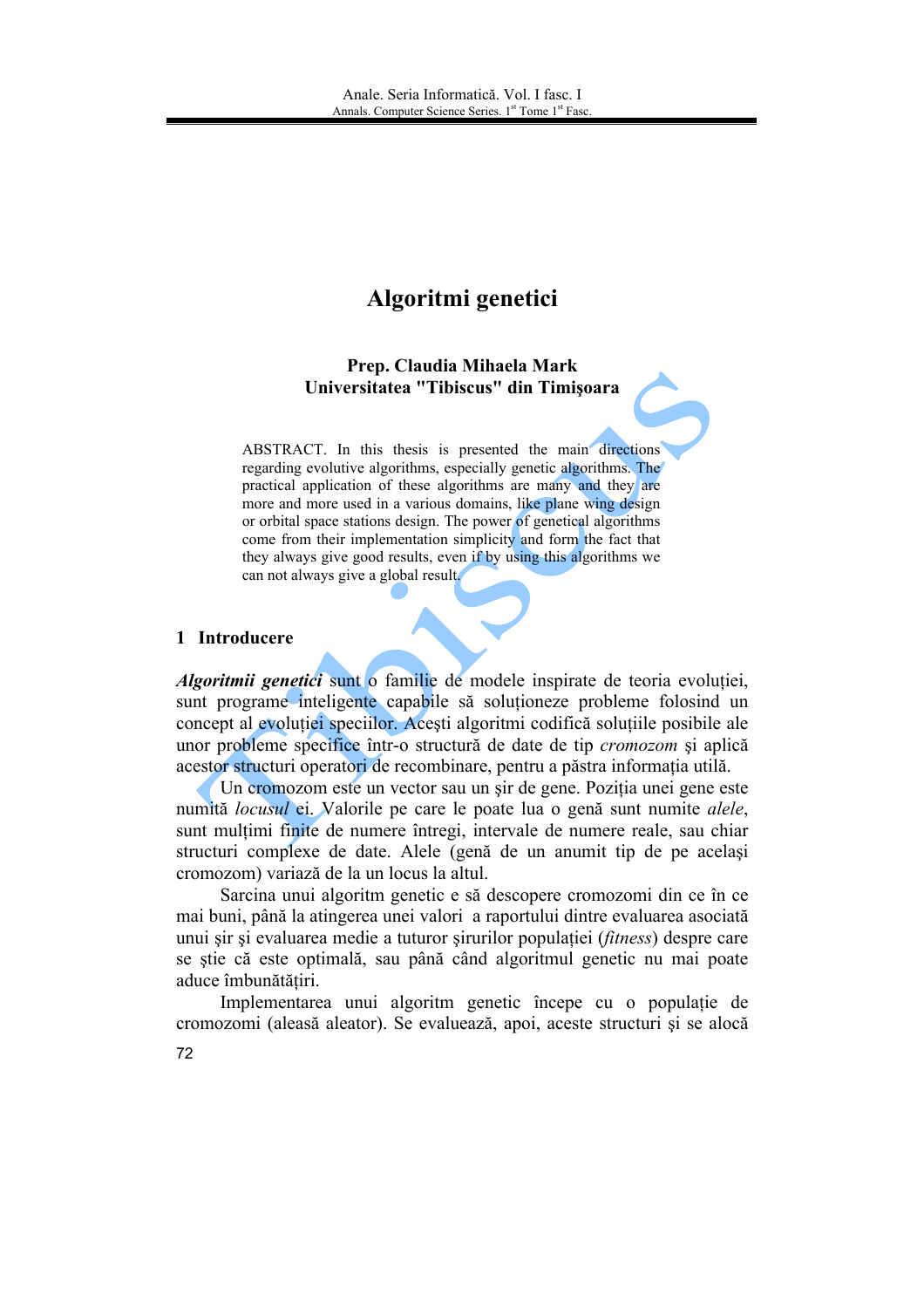facilități reproductive astfel încât acei cromozomi, care reprezintă o soluție mai bună pentru problema tintă, să aibă mai multe sanse de a se reproduce decât acei cromozomi care sunt soluții mai puțin bune. Definirea unei soluții bune se face în raport cu populația curentă.

Într-un sens mai larg, algoritm genetic este orice model bazat pe ideea de populație și care folosește selecție și operatori de recombinare pentru a genera noi puncte într-un spatiu de căutare. Multe modele au fost introduse de cercetători dintr-o perspectivă experimentală. Cercetătorii sunt orientati spre aplicatii, fiind interesati de algoritmii genetici doar ca mijloace de optimizare.

Ei sunt recomandați pentru aflarea soluțiilor neliniare ale unor probleme atunci când nu este posibilă modelarea matematică și nici euristică în domeniu.

Adevărații profesioniști combină adesea cele mai variate tehnologii inteligente în scopul exploatării avantajelor fiecăreia, obținând așa-numitele sisteme hibride. Sunt posibile combinari de genul:

- 1. folosirea retelelor neuronale la ajustarea parametrilor în sistemele expert fuzzy;
- 2. extragerea cunoașterii din retele neuronale pentru a fi utilizată în sistemele expert;
- 3. folosirea algoritmilor genetici la crearea unor retele neuronale mai compacte și mai eficiente.
- 4. folosirea unei rețele neuronale pentru asistarea funcționării unui algoritm genetic;
- 5. folosirea algoritmilor genetici la reglarea parametrilor unui sistem expert fuzzy pentru controlul proceselor;
- 6. îmbunătătirea performantei unui sistem expert prin încorporarea rationamentului bazat pe cazuri, etc.

Asemenea cercetări sunt în prezent în mare vogă în cele mai specializate laboratoare ale lumii stiintifice.

Mecanismul specific acestor sisteme este inspirat din functionarea sistemelor biologice, în sensul că încurajează soluțiile candidat capabile să rezolve o problemă și penalizează soluțiile fără succes. În felul acesta se obtin, după mai multe generații, soluții foarte bune pentru probleme de optimizare complexe, cu un mare număr de parametri.

Ideea de bază a unui algoritm genetic constă în a începe cu o populație de soluții, fiecare mai performantă decât precedentele. Fazele ciclului prin care operează un asemenea algoritm sunt:

1. creearea unei populații de "membri", (soluții candidat la rezolvarea unei probleme).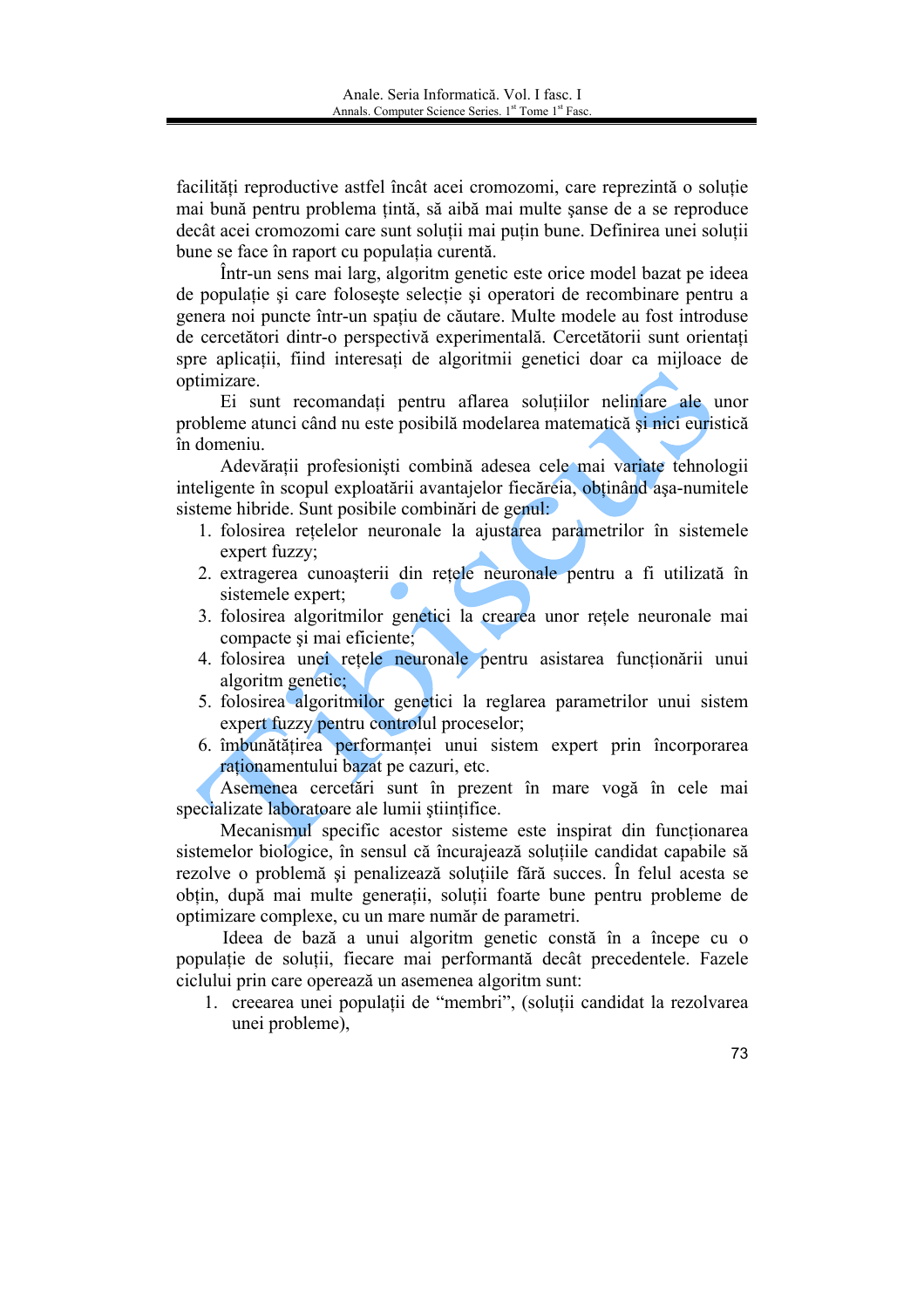- 2. selecția membrilor care s-au adaptat cel mai bine necesităților problemei de solutionat.
- 3. reproducerea (se folosesc operatorii genetici de încrucisare si mutatie, pentru a obtine noi membri).
- 4. evaluarea gradului în care noii membri corespund mai bine soluționării problemei,
- 5. abandonarea populației vechi prin înlocuirea ei cu populația nouă din noua generatie.

Un asemenea ciclu se repetă până când este identificată cea mai bună soluție la problema în cauză.



Datorită structurii lor inerent paralele, sisteme inteligente bazate pe algoritmi genetici s-au dovedit performante în problemele de căutare și identificare a structurilor si relatiilor specifice în cadrul bazelor de date si bazelor de cunostinte voluminoase (data mining). Un succes particular s-a obtinut cu ele în problemele de optimizare referitoare la selectrea personalului și selectrea portofoliilor.

Si aceste sisteme, deorece pot învăta relatii și structuri complexe în cadrul seturilor de informații și cunoștințe incomplete, se pot adapta schimbărilor survenite în mediile în care funcționează, și pot fi utilizate ca instrumente pentru descoperirea unor cunoștințe noi. Ele pot oferi explicații la deciziile luate într-un format perceptibil de către om.

Aplicatiile acestor sisteme s-au diversificat rapid si s-au dovedit utile domeniul afacerilor financiare, comertului cu titluri, evaluării creditelor, detecției fraudelor și predicției falimentului. De exemplu, unii cercetători au folosit asemenea sisteme la inferarea unor reguli pentru predictia 74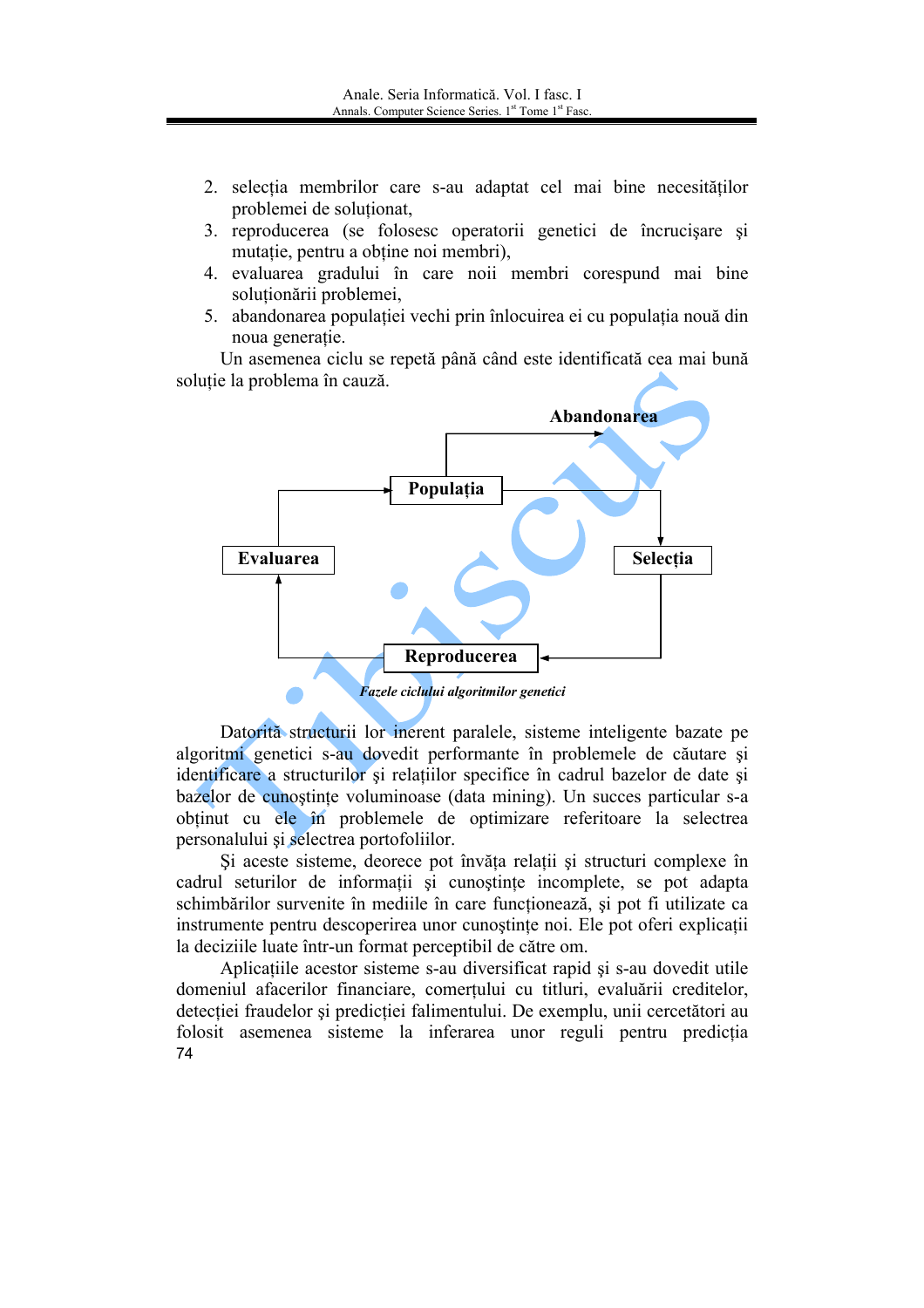falimentului întreprinderilor, pe baza indicatorilor financiari obținuți din bilant (financial ratios). Alti cercetători descriu

modul de utilizare a algoritmilor genetici în alocarea bugetară, în vederea asistării guvernelor și administrațiilor locale la adoptarea celor mai bune decizii.

# 2 Calcul evolutiv

În general, orice sarcină abstractă care trebuie îndeplinită, poate fi privită ca fiind rezolvarea unei probleme, care, la rândul ei, poate fi percepută ca o căutare în spațiul soluțiilor potențiale.

Deoarece, de obicei, căutăm cea mai bună soluție, putem privi acest proces ca fiind unul de optimizare.

Pentru spatii mici, metodele clasice exhaustive sunt suficiente; pentru spatii mari, pot fi folosite tehnicile speciale ale inteligentei artificiale.

Metodele calculului evolutiv se numără printre aceste tehnici; ele folosesc algoritmi ale căror metode de căutare au ca model câteva fenomene naturale: mostenirea genetică și lupta pentru supravietuire. Cele mai cunoscute tehnici din clasa calculului evolutiv sunt algoritmii genetici, strategiile evolutive, programarea genetică și programarea evolutivă. Există si alte sisteme hibride care încorporează diferite proprietăți ale paradigmelor de mai sus; mai mult, structura oricărui algoritm de calcul evolutiv este, în mare măsură, aceeasi,

În ultimii 30 de ani, s-a manifestat un mare interes în rezolvarea problemelor de sistem bazate pe principiile evolutiei și ereditatii. Astfel de sisteme mentin o populatie de solutii potentiale, ele au unele procese de selectie bazate pe fitness individual, și cațiva operatori genetici. Un astfel de sistem este o clasa a evoluției strategice *i.e.* algoritmi care imită principiile evolutiei naturale pentru problemele de optimizare de parametru (Rechemberg, Schwefel). Evoluția programării lui Fogel este o tehnică de căutare într-un spațiu finit, mic de mașini. Tehnologiile de căutare a mașinii lui Glover Scatter mențin o populație de puncte de referință, generând o stare specială prin greutatea combinatiilor liniare.

Alte tipuri de sisteme evolutionare sunt Holland<sup>TM</sup>s Genetic Algorithms. In 1990 Koza a propus un astfel de sistem evolutional, *genetic* programming, pentru a căuta cel mai potrivit program de computer care să rezolve o problema particulară.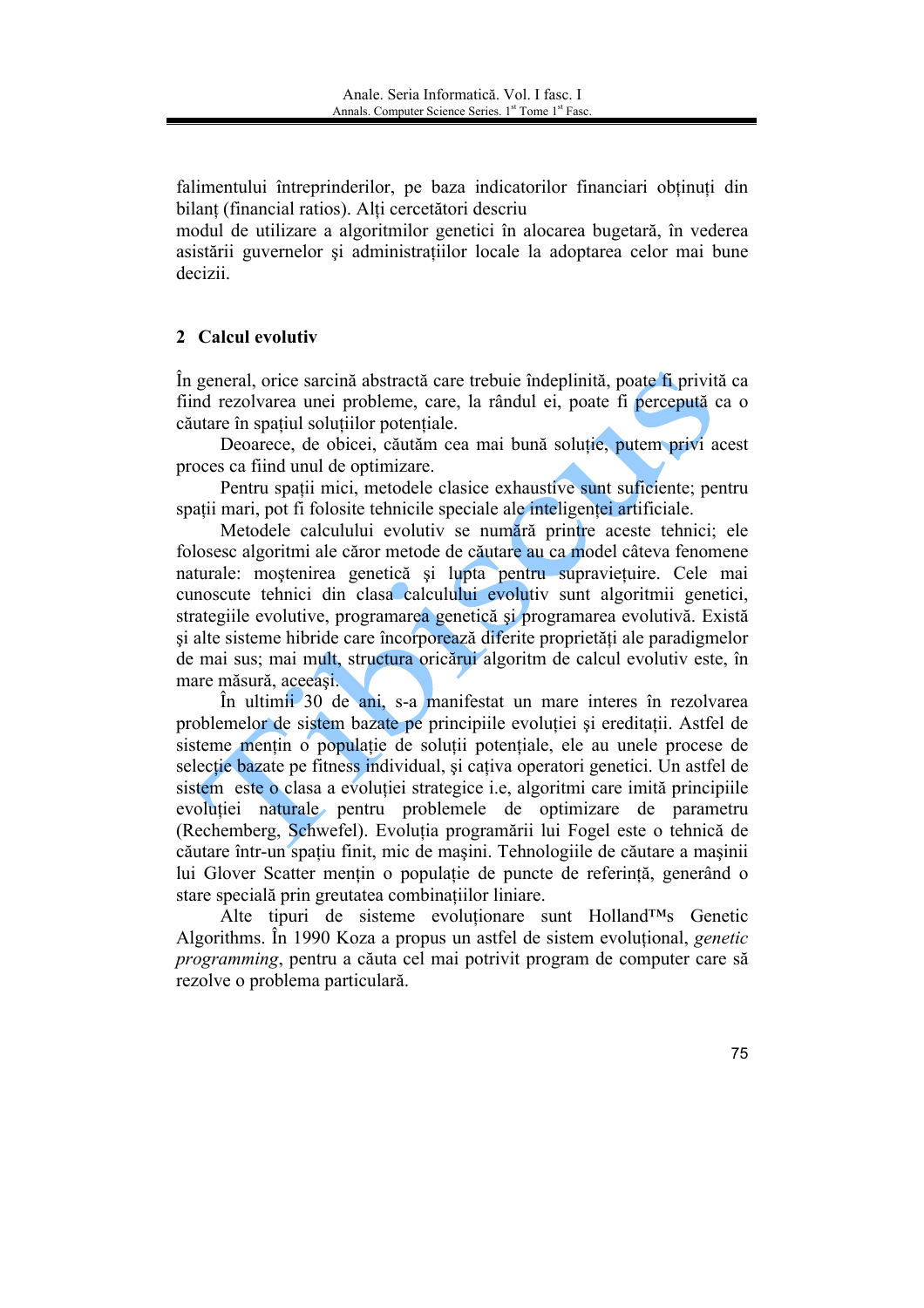Structura evoluției programului este aratată mai jos: procedura algoritm evolutiv  $t \leftarrow 0$  $create P(t)$  $evaluate P(t)$ cât timp nu condiția de terminare  $t \leftarrow t + 1$ selectare  $P(t)$  din  $P(t-1)$  $modificance P(t)$  $evaluate P(t)$ sfârsit cât timp sfârșit procedura

În cele ce urmează vom explica algoritmul general propus mai sus.

Evoluția programului este un algoritm probabilistic ce conține elemente distincte,  $P(t) = \{x_1^t, x_2^t, ...x_n^t\}$ . Algoritmii evolutivi mențin o populație de indivizi la fiecare iterație t. O populație poate fi privită ca fiind un vector de valori. Fiecare element distinct reprezintă o soluție potențială a problemei în cauză și în orice program, este interpretat ca S structura de date.

Fiecare solutie  $x_1^t$ ,  $x_2^t$ ,...,  $x_n^t$  este evaluată pentru a da o oarecare măsură a fitness-ului său.

Fiecare individ (element al vectorului) reprezintă o soluție potențială a problemei și este implementată sub forma unei structuri de date S. Un individ este uneori numit și *cromozom*. Fiecare soluție este evaluată ca fiind o măsură a "fitness-ului" său (speranta ei de viată). Acest fitness reprezintă calitatea individului. De obicei, cu cât individul este mai promitător, cu atât fitness-ul său este mai mare. Există unele probleme în cazul cărora fitness-ul trebuie să fie minimizat.

O nouă populație (iterația  $t+1$ ) se formează prin selectarea mai multor potriviri individuale, alegând cei mai promitători indivizi (pasul de selecție) din populația curentă. O parte din membri populației nou formate suferă transformări (pasul de modificare) prin operarea "genetică", a noilor soluții. Vorbim despre o transformare unică a evolutiei programului.

# 3 Operatori genetici - calculul evolutiv

Operatorii genetici sunt, de fapt, proceduri care operează asupra elementelor vectorului populatie. Există doi operatori genetici principali: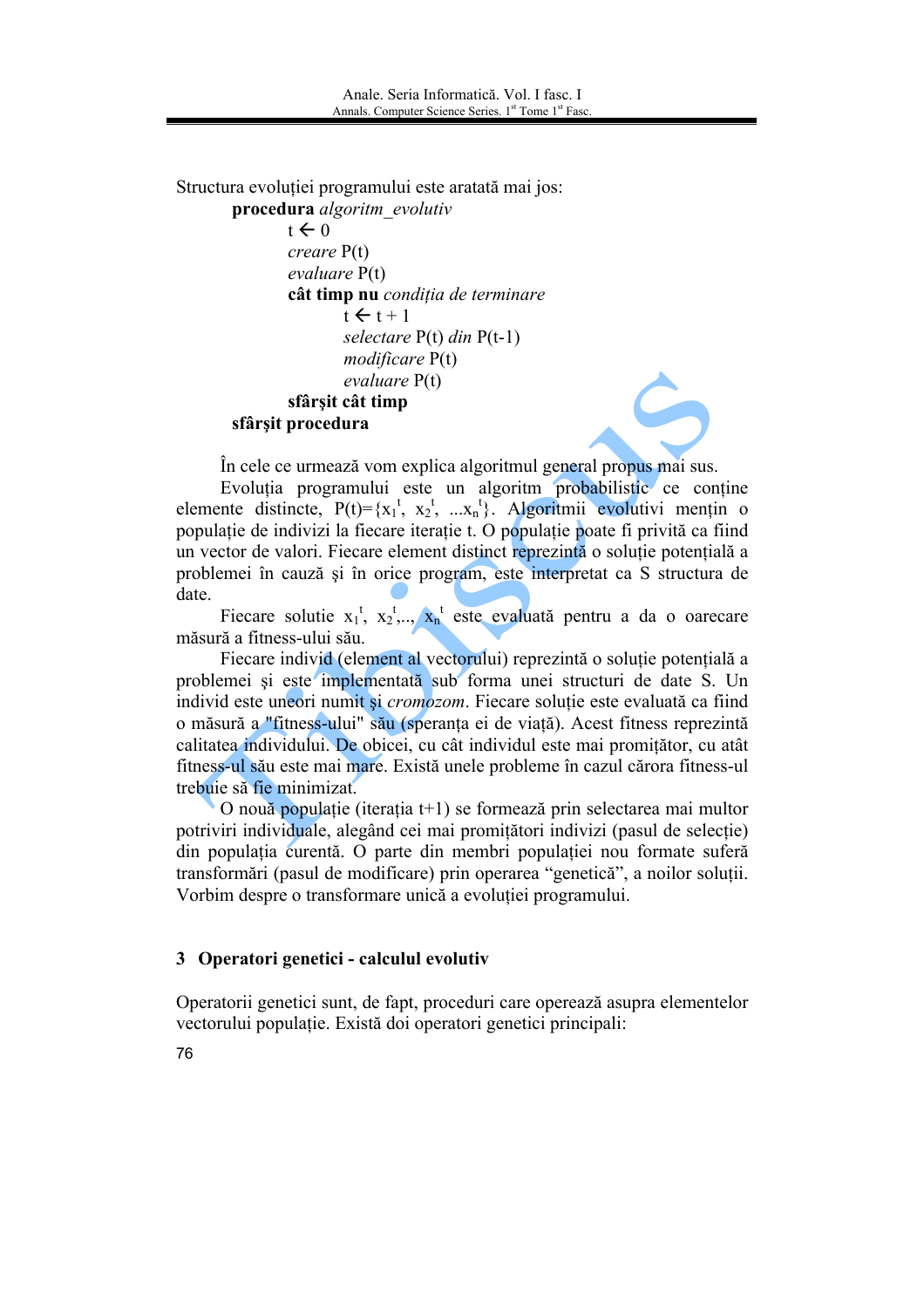- un operator unar m<sub>i</sub> de transformare numit *mutație*, care creează un nou individ printr-o mică modificare a unui individ ales (m<sub>i</sub>:  $S \rightarrow S$ );
- un operator mai puternic c<sub>i</sub> numit *încrucisare*, care creează noi indivizi combinând părti din doi sau mai multi indivizi

 $(c_i: S x... xS \rightarrow S)$  (de cele mai multe ori se folosesc doi părinți).

După un anumit număr de generații algoritmul *converge*: se speră că cel mai promitător individ ajunge la o valoare cât mai apropiată de solutia optimă. În ciuda similarităților puternice între diferitele tehnici de calcul evolutiv, există și multe diferente. Acestea sunt date, în principal, de structurile de date folosite pentru a reprezenta un individ și de ordinea în care se aplică operatorii genetici. De exemplu, cele două linii din algoritmul de mai sus:

### selectare  $P(t)$  din  $P(t-1)$  $modificance P(t)$

pot apărea în ordine inversă: (în strategiile evolutive, întâi se modifică populația și apoi este formată o nouă populație prin procesul de selecție, în timp ce într-un algoritm genetic întâi se aplică selectia, iar apoi intră în actiune operatorii genetici de transformare).

Există, de asemenea, și alte diferențe între metode. Una dintre acestea ar fi cea referitoare la metodele de selectie care includ:

- selectia proportională, unde sansa (probabilitatea) ca un individ să fie selectat este proportională cu fitness-ul lui;
- *metoda rangului*, în care toți indivizii din populație sunt sortați în functie de fitness, iar probabilitatea (sansa) ca ei să fie selectati este fixată de întreg procesul de evoluție (de exemplu, probabilitatea de selecție a celui mai promițător individ este 0.15, a individului următor este 0.14, etc.; cel mai promițător individ are cea mai mare probabilitate și suma totală a probabilităților indivizilor estel):
- selectia prin turnir (prin concurs) unde un anumit număr de indivizi (de obicei doi) luptă pentru a fi selectați în noua generație.

Această competiție (turnir) este repetată până sunt selectați un număr de indivizi egal cu dimensiunea populatiei. Pentru fiecare dintre aceste categorii de selecție există și alte detalii importante. Câteva exemple sunt:

- selecția *proporțională* poate necesita folosirea unor metode de trunchiere;
- există diferite moduri pentru stabilirea probabilității în metoda rangului:
- dimensiunea multimii alese pentru concurs poate juca un rol semnificativ în metoda selectiei prin turnir.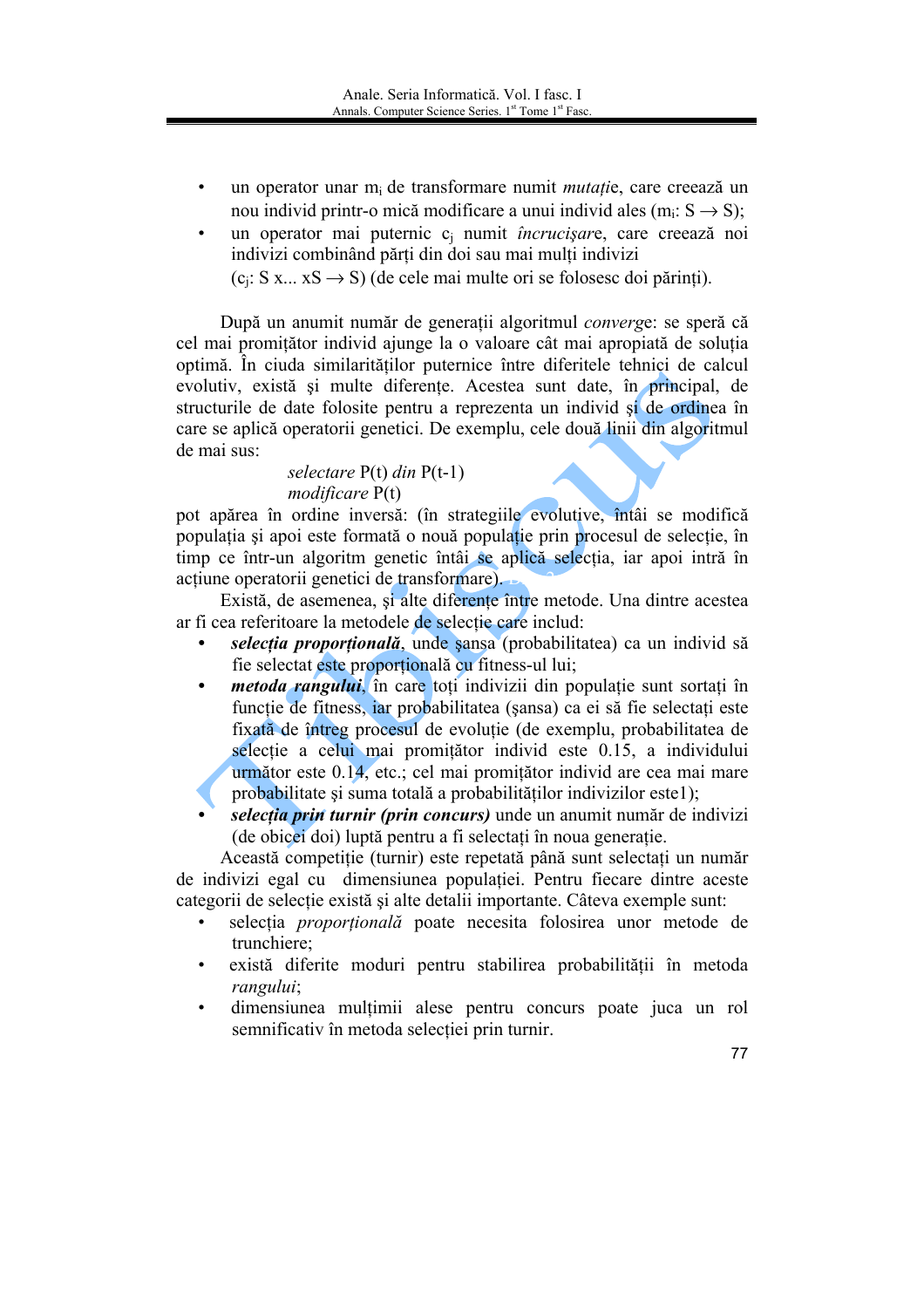Trecerea de la o generație la alta poate fi efectuată în două variante:

- algoritm generațional (noua populație este formată doar din descendenti ai vechii generatii);
- *algoritm non-generational* (în noua populatie sunt introdusi, de obicei, cei mai promitători indivizi din cele două populații, cea a părinților și cea a descendenților).

Este posibil, de asemenea, să creăm puțini (în particular, unul singur) descendenti, care înlocuiesc câtiva (cei mai putin promitători) indivizi. Ca o regulă generală trebuie retinut faptul că, în majoritatea cazurilor, este de preferat să se utilizeze un model elitist, care păstrează cei mai promițători indivizi dintr-o generație și îi adaugă automat generației următoare (aceasta înseamnă că, dacă cel mai promitător individ din generația curentă este pierdut datorită selecției sau operatorilor genetici, sistemul fortează apariția lui într-o generație următoare). Un astfel de model este foarte folositor pentru rezolvarea multor probleme de optimizare. Totusi, structurile de date folosite pentru probleme particulare, împreună cu o multime de operatori genetici, constituie componenta esentială a oricărui algoritm evolutiv. Acestea sunt elementele cheie care ne permit să distingem între variatele paradigme ale metodelor evolutive.

## 4 Algoritmi genetici - paradigme ale calculului evolutiv

Există o mare clasă a problemelor interesante pentru care încă nu au fost dezvoltati algoritmi rapizi. Multe dintre acestea sunt probleme optimizate care intervin frecvent în aplicatii.

Dându-se o problemă prost optimizată este posibil mereu să găsim un algoritm eficient a cărui solutie este aproximativ optimală. Pentru unele probleme prost optimizate putem folosi algoritmi probabilistici (acesti algoritmi nu garantează valoarea optimă, dar prin alegeri aleatoare, suficient de multe "slăbiciuni" ale erorilor pot fi făcute astfel încât să putem trece peste ele).

Există multe probleme importante, practic optimizate, pentru care asemenea algoritmi, de o înaltă calitate, devin disponibili. În orice caz, putem aplica simultan rularea pe mai multe fire de execuție și transfera competenta amplasării problemelor VLSI design pentru problemele gen agent comercial. În plus, multe alte probleme apartinând unei game largi de probleme optimizate combinatorial pot fi, în ziua de astăzi, rezolvate aproximativ, prin computer, în genul tehnicilor Monte Carlo.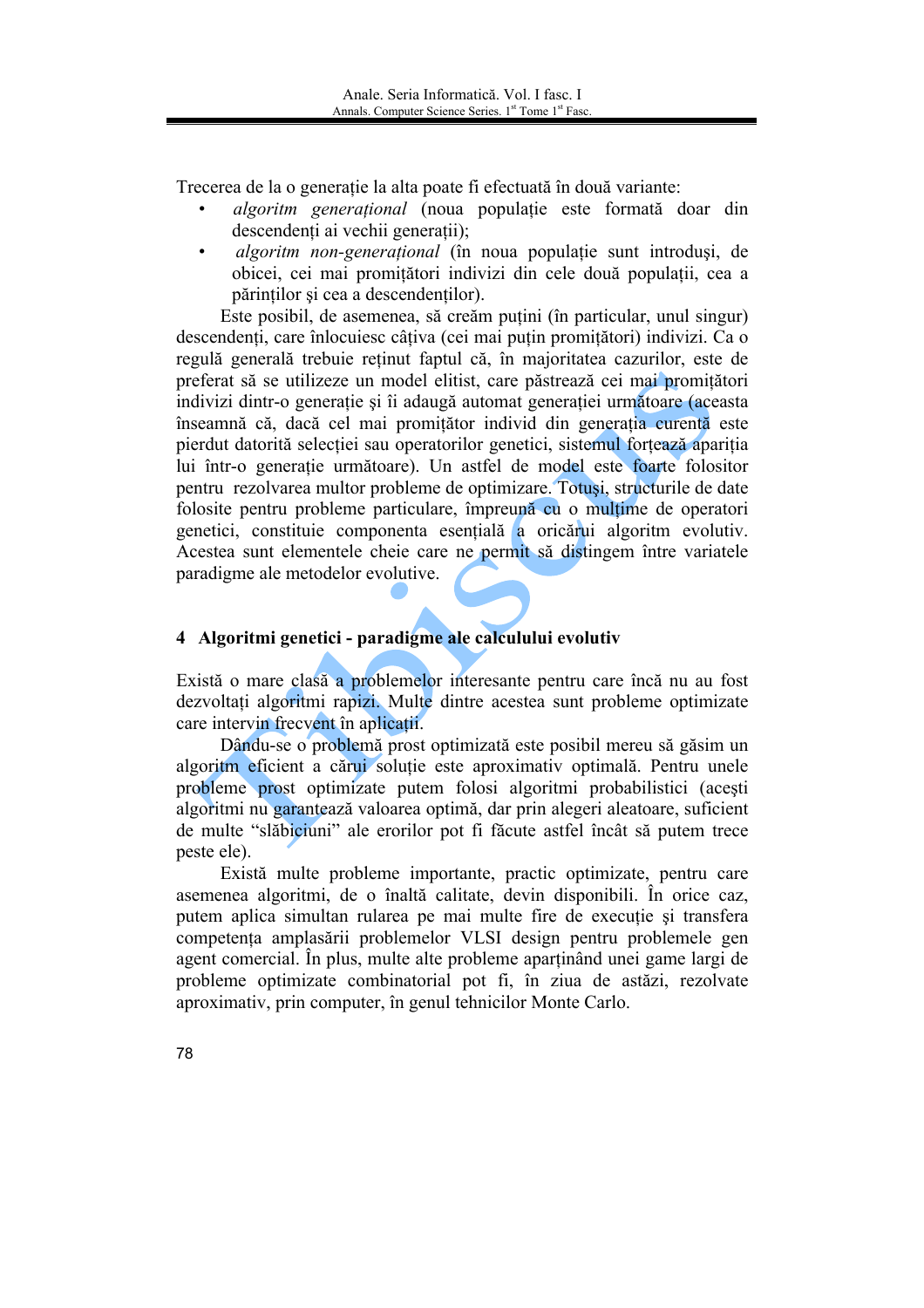În general, orice proces abstract, pentru a fi îndeplinit, poate fi gândit ca o rezolvare a problemei care, în schimb, poate fi percepută ca o căutare prin spatiul solutiilor potentiale. Cum suntem în căutarea "celei mai bune solutii", putem privi această sarcină ca un proces optimizat. Pentru spațiile mici, metodele clasice executive sunt suficiente; pentru spatiile largi tehnica specială a inteligenței artificiale trebuie să fie luată în vedere. Algoritmii genetici sunt printre aceste tehnici; ei sunt algoritmi stohastici a căror metode de căutare modelează unele fenomene naturale.

Ideea în spatele algoritmilor genetici este de a face ceea ce natura face. Începuturile algoritmilor genetici se situează undeva în jurul anului 1950, când mai mulți biologi au folosit calculatoarele pentru simularea sistemelor biologice. Rezultatele muncii au început să apară după 1960, când la Universitatea din Michigan, sub directa îndrumare a lui John Holland, algoritmii genetici au apărut în forma în care sunt cunoscuti astăzi.

După cum sugerează și numele, algoritmii genetici folosesc principii din genetica naturală. Câteva principii fundamentale ale geneticii sunt împrumutate și folosite artificial pentru a construi algoritmi de căutare care sunt robuști și cer informații minime despre problemă.

Algoritmii genetici au fost inventati folosind modelul procesului de adaptare. Ei operează, în principal, cu șiruri binare și folosesc un operator de recombinare și unul de mutatie. Prin mutație se schimbă un element (genă) dintr-un cromozom, iar prin încrucisare se schimb material genetic între doi părinți; dacă părinții sunt reprezentați prin șiruri de cinci biți, de exemplu  $(0, 0, 0, 0, 0)$  și  $(1, 1, 1, 1, 1)$ , încrucișarea celor doi vectori poate duce la obtinerea descendentilor  $(0, 0, 1, 1, 1)$  și  $(1, 1, 0, 0, 0)$  (acesta este un exemplu al asa-numitei încrucisări cu un punct de tăietură).

Fitness-ul unui individ este atribuit proportional cu valoarea functiei criteriu corespunzătoare individului; indivizii sunt selectați pentru generația următoare pe baza fitness-ului lor.

Vom ilustra *modul de lucru al algoritmilor genetici* cu ajutorul unei probleme simple: projectarea unei cutii de conserve. Considerăm o cutie de conserve cilindrică, cu numai doi parametri: diametrul d și înălțimea h (evident, pot fi considerați și alți parametri, cum ar fi grosimea, proprietăți ale materialului, formă, dar sunt suficienți doar cei doi parametri pentru a ilustra lucrul cu algoritmii genetici).

Să considerăm că această conservă trebuie să aibă un volum de cel puțin 300 ml și obiectivul proiectului este de a minimiza costul materialului folosit la fabricarea conservei.

Putem formula problema noastră astfel: să se minimizeze valoarea functiei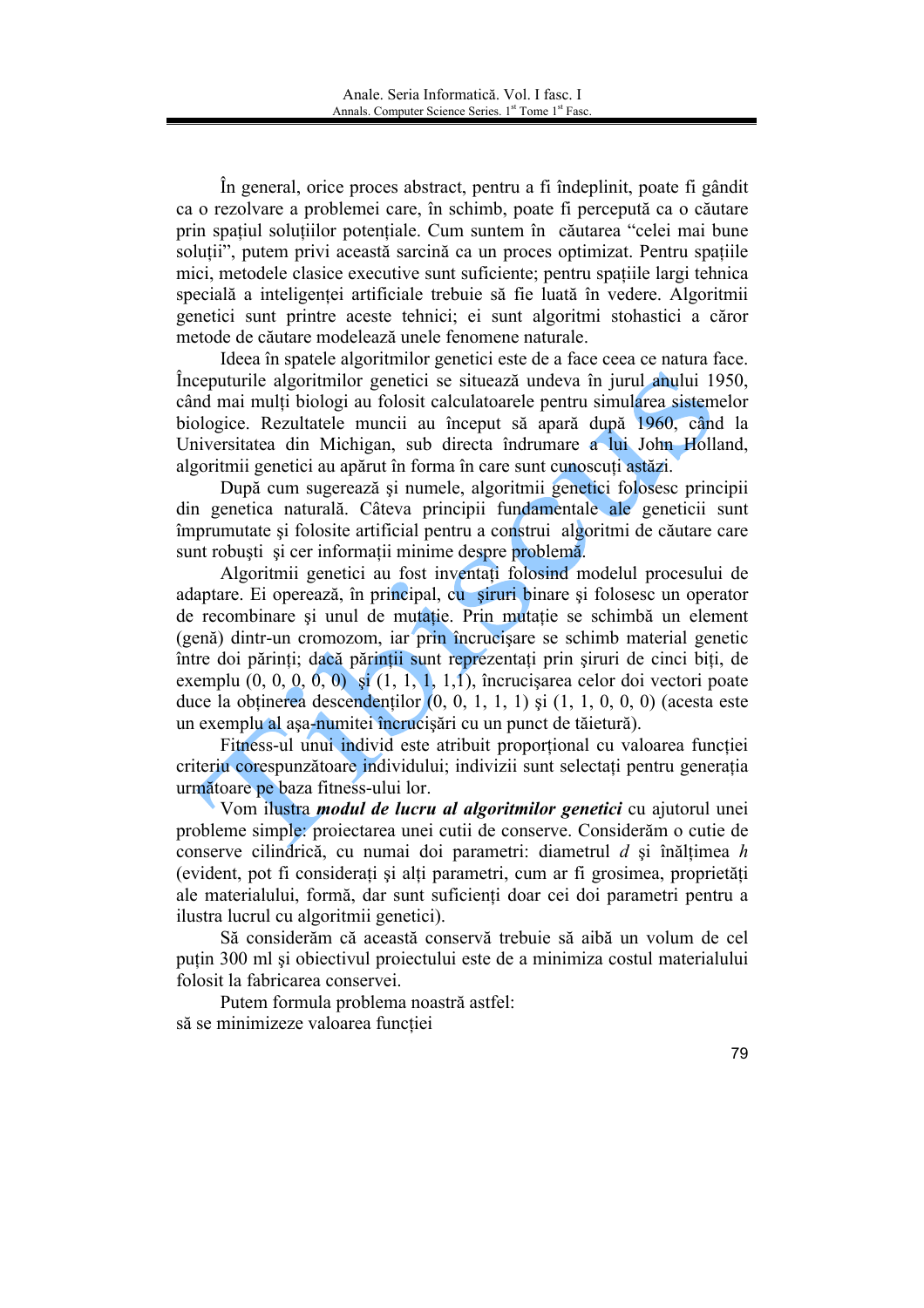$$
f(d,h) = c\left(\frac{\pi \cdot d^2}{2} + \pi \cdot d \cdot h\right)
$$

unde c reprezintă costul materialului conservei per cm<sup>2</sup>, iar expresia din paranteză reprezintă suprafata conservei. Functia f se mai numeste si functie criteriu (sau funcție obiectiv). Mai trebuie îndeplinită și condiția ca volumul cutiei să fie cel puțin 300 ml și vom formula aceasta astfel:

$$
g(d,h) = \frac{\pi \cdot d^2 \cdot h}{4} \ge 300
$$

Parametrii d si h pot varia între anumite limite  $dmin \leq d \leq dmax$  si  $hmin \leq h \leq hmax$ .

### 4.1 Reprezentarea soluției

Primul pas în utilizarea unui algoritm genetic este stabilirea unei codificări a problemei.

Codificarea binară este cea mai obișnuită dintre tehnicile de codificare; ea este simplu de manipulat și conferă robustete problemei.

Reprezentarea binară poate codifica aproape orice situație, iar operatorii nu includ cunostințe despre domeniul problemei. Este motivul pentru care un algoritm genetic se poate aplica unor probleme foarte diferite. În cazul codificării binare, fiecare valoare se reprezintă printr-un sir de lungime specificată care contine valorile 0 și 1. În anumite situații este necesar să utilizăm codificarea "naturală" a problemei, în locul reprezentării binare. Un exemplu de codificare naturală ar fi codificarea reală, care utilizează numere reale pentru reprezentare. Pentru a folosi algoritmii genetici la găsirea unor valori optime pentru parametri d și h, care să satisfacă condiția prezentată sub forma funcției g și care să minimizeze functia f, vom avea în primul rând nevoie de reprezentarea valorilor parametrilor în siruri binare (vom folosi, asadar, o codificare binară a problemei).

Algoritmii genetici nu ne impun numai valori întregi dintr-un anumit inteval; în general, putem folosi orice altă valoare întreagă sau reală, prin schimbarea lungimii șirului binar.

#### 4.2 Atribuirea fitness-ului

Am afirmat anterior că algoritmii genetici lucrează cu șiruri de biți reprezentând valorile parametrilor și nu cu parametrii înșiși. După ce a fost creat un nou șir (o nouă soluție) prin operatori genetici, trebuie să-l  $80$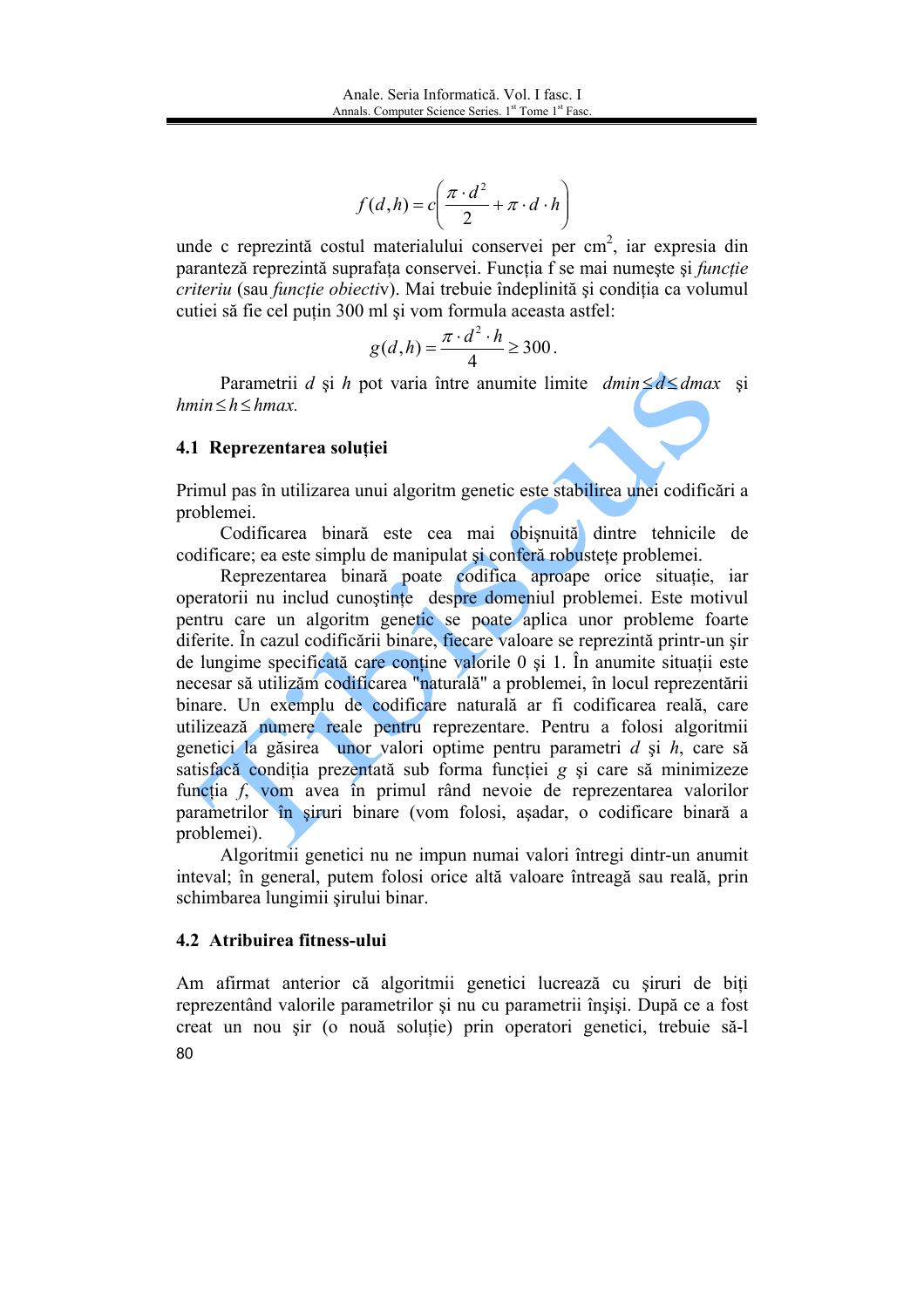evaluăm. În majoritatea cazurilor, fitness-ul este chiar valoarea funcției criteriu pentru solutia respectivă. Dacă obiectivul nostru este de a minimiza funcția criteriu, atunci vom spune că o soluție este mai bună decât alta, dacă fitness-ul celei de-a doua este mai mare.

#### 5. Structura unui algoritm genetic

Vom descrie în continuare structura algoritmilor genetici. Pentru început vom stabili următoarele:

- cromozomii utilizati au lungime constantă;
- populația (generația)  $P(t + 1)$  de la momentul  $t + 1$  se obține retinând toți descendenții populației P(t) și ștergând ulterior cromozomii generatiei precedente  $(P(t))$ ;
- numărul cromozomilor este constant.

Putem prezenta acum structura algoritmului genetic fundamental: Pasul 1:  $t \leftarrow 0$ .

*Pasul 2:* Se initializează aleator populația P(t).

*Pasul* 3: Se evaluează cromozomii populației P(t). În acest scop se utilizează o funcție de performanță ce depinde de problemă.

Pasul 4: Cât timp nu este îndeplinită condiția de terminare se execută pasii următori<sup>-</sup>

*Pasul 4.1*: Se selectează cromozomii din P(t) care vor contribui la formarea noii generatii. Fie  $P_1$  multimea cromozomilor selectati  $(P_1$  reprezintă o populatie intermediară).

Pasul 4.2: Se aplică cromozomilor din P<sub>1</sub> operatorii genetici. Cei mai utilizati sunt operatorii de mutatie si încrucisare. În functie de problemă se pot alege si alti operatori (inversiune, reordonare, operatori speciali). Fie P<sub>2</sub> populația astfel obținută (descendenții populației P(t)). Se sterg din P<sub>1</sub> părinții descendenților obținuți. Cromozomii rămași în P<sub>1</sub> sunt inclusi în populația P<sub>2</sub>. Se construiește noua generație, astfel: P(t+1)  $\leftarrow$  P<sub>2</sub>; se șterg toți cromozomii din P(t); se execută atribuirea t  $\leftarrow$  t+1; se evaluează P(t).

Conditia de terminare se referă, de regulă, la atingerea numărului de generatii specificate. Dacă numărul maxim admis de generatii este N, atunci conditia de oprire este  $t > N$ . Se admite că rezultatul algoritmului este dat de cel mai promițător individ din ultima generație. În realitate, nimic nu ne garantează că un individ mai performant nu a fost obținut într-o generație anterioară. De aceea, este normal ca la fiecare pas (la fiecare generatie t) să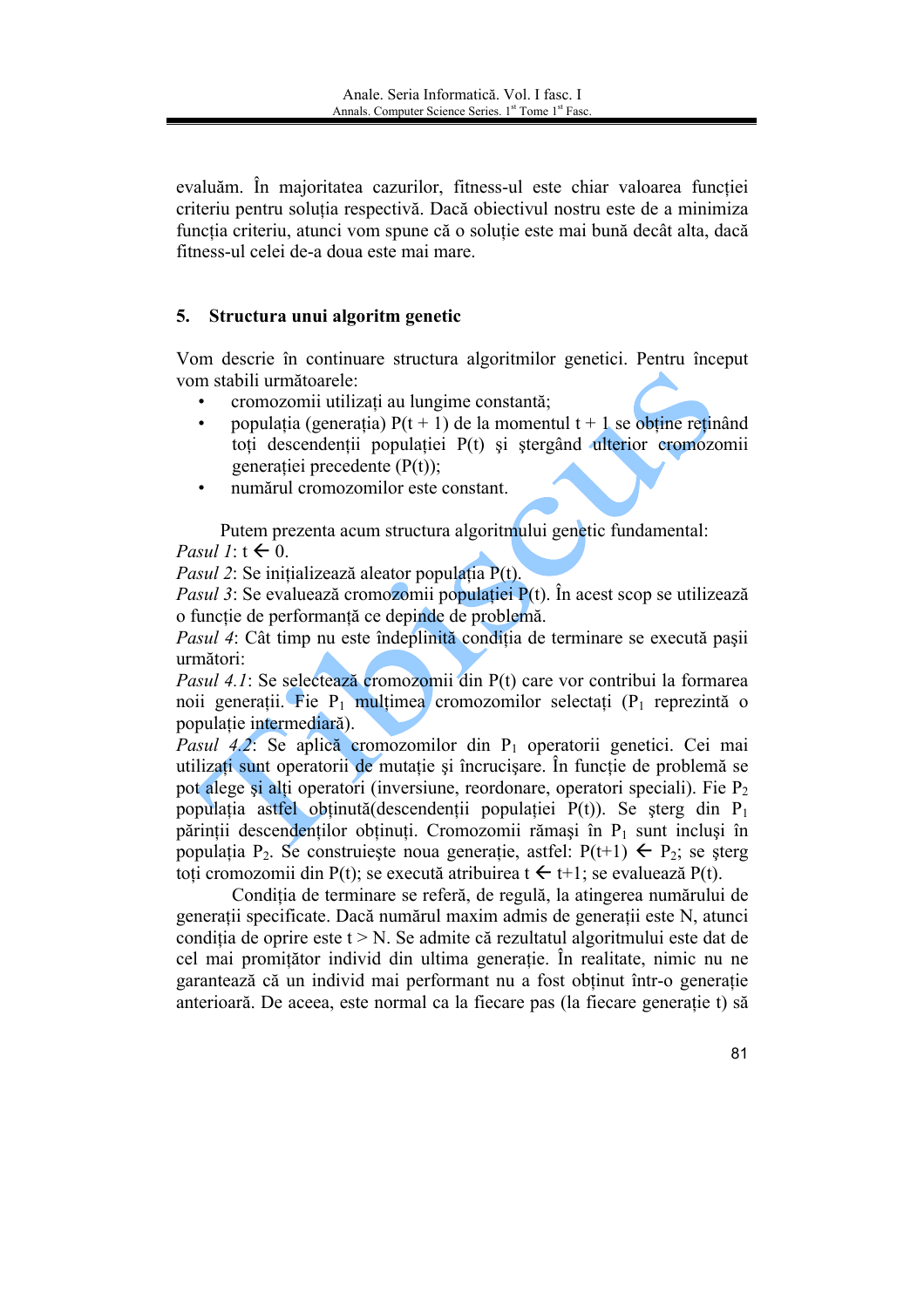retinem cel mai promitător individ care a fost generat până atunci. Acest proces se numeste *elitism*.

#### 6 **Selectia**

Un rol important în cadrul unui algoritm genetic îl ocupă operatorul de selectie. Acest operator decide care dintre indivizii unei populatii vor putea participa la formarea populației următoare. Scopul selecției este de a asigura mai multe sanse de reproducere celor mai performanți indivizi dintr-o populație dată. Prin selecție se urmărește maximizarea performanței indivizilor. In continuare vom prezenta succint cele mai importante mecanisme de selectie.

### Selecția proporțională

În cazul selecției proporționale, probabilitatea de selectie a unui individ depinde de valoarea performantei acestuia. Să presupunem că avem o multime de cromozomi  $x_1, x_2, ..., x_n$ . Pentru fiecare cromozom  $x_i$  vom calcula performanta sa  $f(x_i)$ . Se impune conditia ca  $f(x_i) \ge 0$ . Suma performantelor tuturor cromozomilor din populație va constitui performanța totală și o vom nota cu F.

#### Selecția bazată pe ordonare

Această modalitate de selecție constă în a calcula (pentru fiecare generatie) valorile functiei de fitness și de a aranja indivizii în ordinea descrescătoare a acestor valori. Se va atribui fiecărui individ i o probabilitate de selectie p<sub>i</sub> care depinde de rangul său în șirul stabilit. Probabilitățile depind acum doar de poziția cromozomului. Cel mai promitător individ are probabilitatea 1.

#### Selecția prin concurs

Selecția prin concurs sau selecția turnir se bazează pe compararea directă a câte doi cromozomi și selectarea celui mai performant. Operatiile implicate sunt următoarele:

- se aleg în mod aleator doi cromozomi;
- · se calculează performanțele cromozomilor selectați;
- cromozomul mai performant este selectat (copiat în populatia intermediară asupra căreia se aplică operatorii genetici).
- 82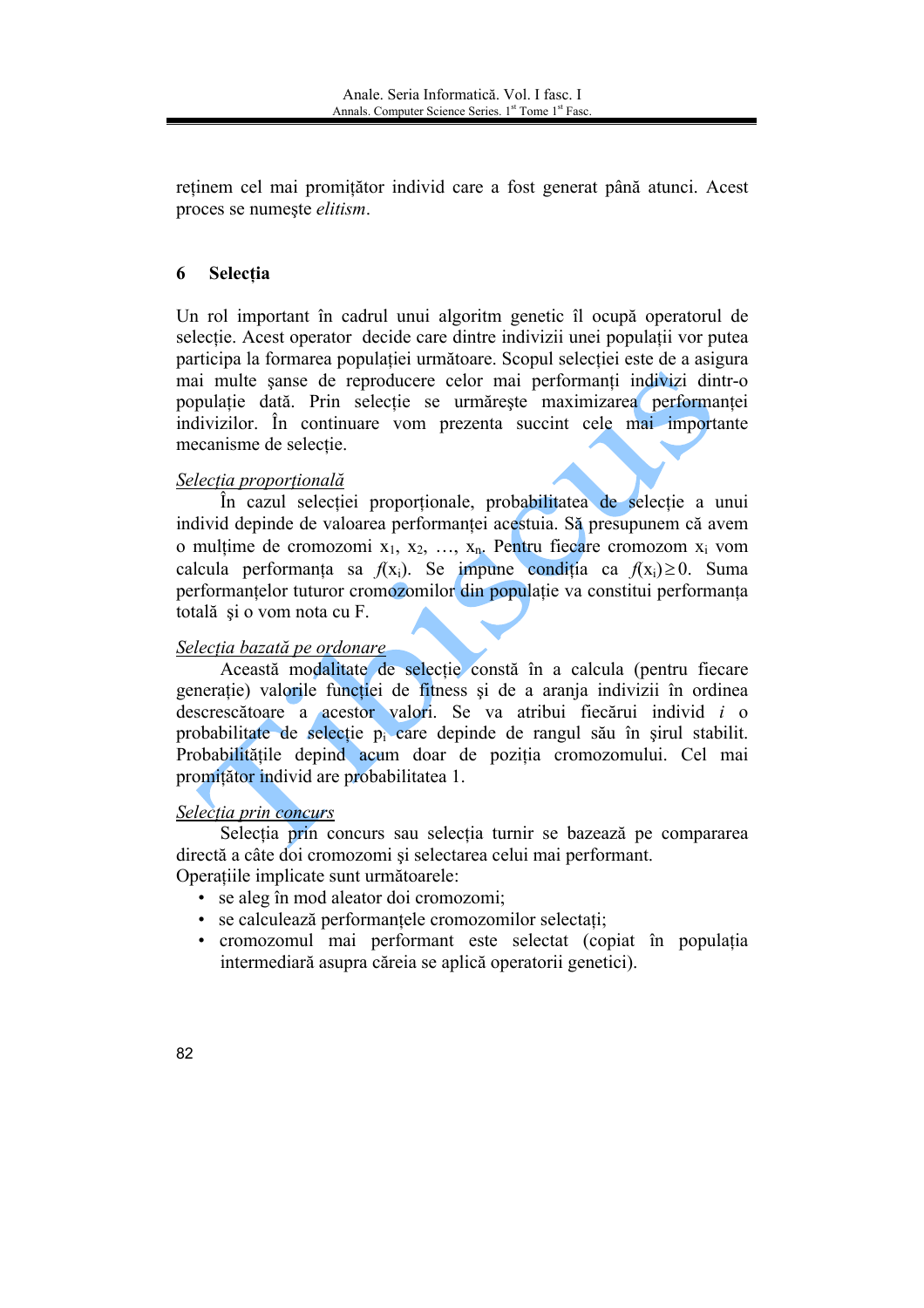#### Alte mecanisme de selecție

Un alt tip de selectie este selectia elitistă. În acest caz, la fiecare generatie se păstrează cel mai promitător sau cei mai promitători indivizi. O altă idee ar fi ca. la fiecare generatie, să fie înlocuită doar o parte restrânsă a populatiei.

#### $\overline{7}$ Operatorii genetici

Descriem în continuare operatorii genetici folosiți, de obicei, într-un algoritm genetic.

#### Operatorul de reproducere

Rolul operatorului de reproducere este de a mentine soluțiile promitătoare din populație și de a le elimina pe cele mai puțin promitătoare, păstrând constant dimensiunea populatiei.

Aceasta se realizează astfel·

- se identifică solutiile promitătoare din populatie:
- · se creează mai multe copii ale solutiilor promitătoare;
- se elimină soluțiile mai puțin promițătoare din populație astfel încât multiplele copii ale soluțiilor promițătoare să poată fi plasate în populatie.

Există mai multe moduri de a realiza acest lucru. Cele mai uzuale metode sunt selectia proportională. selectia prin turnir și selectia prin ordonare. Este usor de observat că soluțile promițătoare au mai mult de o copie în populația intermediară.

### Operatorul de încrucisare

Operatorul de încrucisare este aplicat asupra indivizilor din populația intermediară. Operatorul de încrucisare actionează în felul următor: sunt alesi aleator doi indivizi din populatia intermediară (care se mai numeste si piscină de încrucișare) și anumite porțiuni din cei doi indivizi sunt interschimbate. Operatorul imită încrucisarea intercromozomial naturală.

De regulă, se utilizează operatori de încrucisare de tipul (2,2), adică doi părinți dau naștere la doi descendenți. Încrucisarea realizează un schimb de informatie între cei doi părinti. Descendenții obtinuti prin încrucisare vor avea caracteristici ale ambilor părinți.

Trebuie retinut faptul că încrucisarea nu generează descendenti aleatori. Deși este improbabil ca fiecare încrucișare între două soluții din populație să genereze soluții fii mai promițătoare decât soluțiile părinte, totusi în scurt timp devine clar că sansa de a crea solutii mai promitătoare 83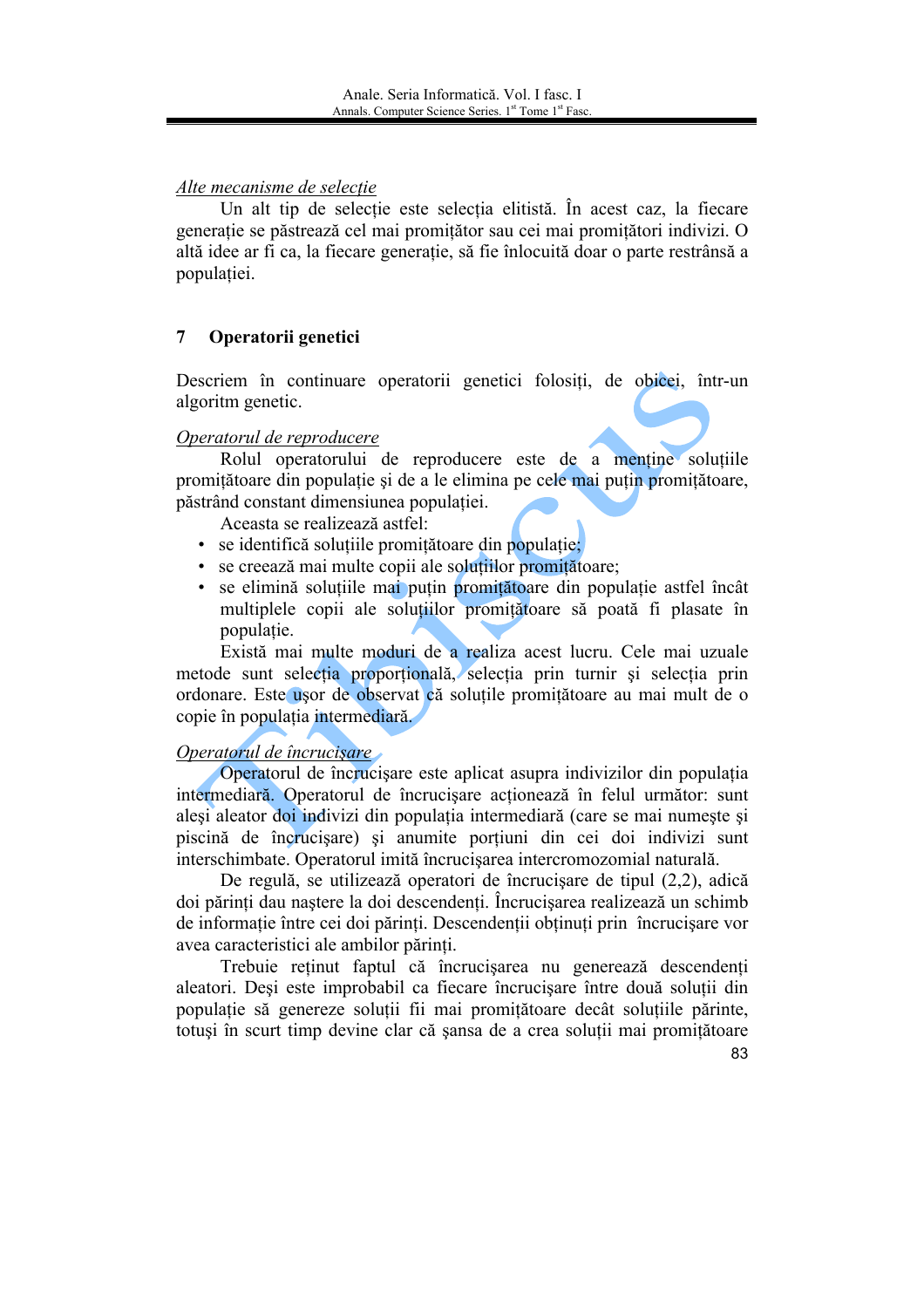este mai mare decât în cazul căutării aleatoare. Din încrucișarea cu un singur punct de tăietură a unei perechi de siruri binare, se pot crea doar două siruri pereche diferite care vor avea în componenta lor si combinati din ambii părinți; soluțiile fiu create sunt, probabil, șiruri cel puțin la fel de promitătoare. Prin urmare, nu fiecare încrucisare poate crea soluții la fel de promițătoare, dar nu vor fi mai puțin promițătoare decât părinții.

### Operatorul de mutație

Operatorul de încrucisare este, în principal, responsabil cu aspectul de căutare al algoritmilor genetici, în timp ce operatorul de mutatie este folosit pentru alte scopuri. Mutația este cel de-al doilea operator genetic în ordinea importantei și folosirii sale. Efectul acestui operator este schimbarea valorii unei singure pozitii dintr-un cromozom. Prin mutatie se introduc în populație indivizi care nu ar fi putut fi obținuți prin alte mecanisme.

Operatorul de mutație acționează asupra biților indiferent de poziția lor în cromozom. Fiecare bit al cromozomului poate suferi o mutatie. Într-un cromozom pot exista, așadar, mai multe poziții care suferă o mutație. Mutatia este un operator probabilist (adică nu se aplică cu sigurantă). Considerăm o populație de  $n$  indivizi (cromozomi), fiecare având lungimea r. Fiecare bit are aceeași probabilitate  $p_m$  de a suferi mutația.

Există mai multe variante ale operatorului de mutație. Una dintre ele ar fi mutatia în formatare.

În această situație se procedează în felul următor: se generează un număr aleator  $\alpha$  în intervalul  $[0, 1)$ .

Dacă  $q< p_m$ , atunci se execută mutația poziției respective schimbând 0 în 1 sau 1 în 0. În caz contrar, poziția respectivă nu se schimbă. Soluția obținută este mai promițătoare decât soluția originală. În consecință, operatorul de reproducere selectează cele mai promitătoare siruri, operatorul de încrucisare combină subsiruri din două siruri promitătoare pentru a forma siruri mai promitătoare, iar operatorul de mutație schimbă sirurile local, de asemenea, pentru a îmbunătăți soluția.

#### 8 Strategii evolutive

Strategiile evolutive au fost dezvoltate ca metode de rezolvare pentru problemele de optimizare a parametrilor. Prima strategie evolutivă a fost bazată pe o populație constând dintr-un singur individ.

De asemenea, este folosit un singur operator în procesul de evolutie: mutatia. Aceasta este în concordantă cu conceptul biologic potrivit căruia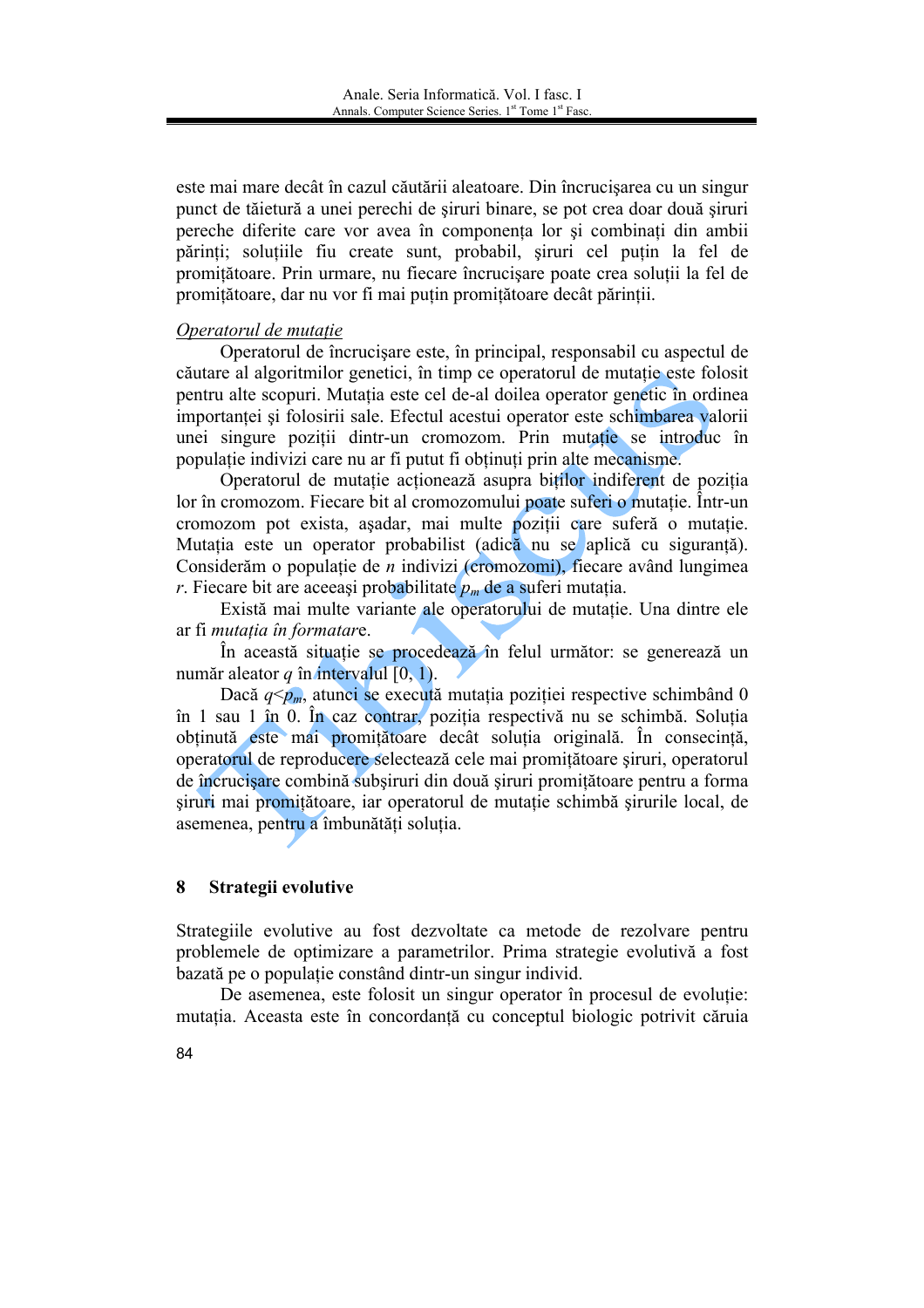modificări mici au loc mai frecvent decât o modificare mare. De obicei această strategie, conform căreia un părinte dă naștere, prin mutație, unui singur descendent, este cunoscută sub numele de strategie evolutivă 1+1. Felul în care se aplică, practic, acest algoritm este simplu: se generează o solutie aleatoare pe domeniul de căutare și se efectuează mutații asupra ei. Este acceptat cel mai bun dintre părinte și descendent. Operatorul de mutație se aplică repetat până când se ajunge la soluție.

Un alt tip de strategie este strategia  $\mu\lambda$ ):  $\mu$  părinți produc  $\lambda$ descendenți. Noua populație (temporară) de  $\mu\lambda$ ) indivizi este redusă din nou - printr-un proces de selectie - la  $\mu$  indivizi. Pe de altă parte, in strategia  $\mu\lambda$ ),  $\mu$  indivizi produc  $\lambda$  descendenti  $\lambda > \mu$ ) și prin procesul de selectie se alege o nouă populație de  $\mu$  indivizi numai din multimea celor  $\lambda$  descendenti. Astfel, viata fiecărui individ este limitată la o generatie.

#### 8.1 Programarea evolutivă

Tehnicile programării evolutive originale au fost dezvoltate de Lawrence Fogel. El urmărea o dezvoltare a inteligentei artificiale în sensul dezvoltării abilității de a prezice schimbările într-un mediu înconjurător.

Mediul înconjurător a fost descris ca o secvență de simboluri, iar evoluarea algoritmului presupunea obtinerea unui nou produs, si anume a unui nou simbol. Simbolul obținut va maximiza funcția finală care măsoară acuratetea predictiei. De exemplu, putem considera o serie de evenimente notate  $a_1, a_2, \ldots, a_n$ ; un algoritm va determina următorul simbol  $(a_{n+1}),$ bazându-se pe simbolurile cunoscute  $a_1, a_2, \ldots, a_n$ .

Ideea care stă la baza programării evolutive este de a evolua un algoritm. Ca si în strategiile evolutive, și în tehnica programării evolutive se creează mai întâi descendenții și apoi se vor selecta indivizii pentru generatia următoare.

Fiecare părinte produce un singur descendent; deci dimensiunea populației intermediare se dublează (ca în strategia evolutivă (n,n), unde n este dimensiunea populatiei). Descendentul este creat printr-o mutatie aleatoare a părintelui (este posibil să se aplice mai mult de o mutație unui individ). Un număr de indivizi (cei mai promitători) egal cu dimensiunea populației sunt reținuți pentru noua generație.

În versiunea originală acest proces este repetat până se obține un nou simbol care este disponibil. După ce s-a obținut un nou simbol, acesta este adăugat listei simbolurilor cunoscute și întregul proces se repetă. Recent,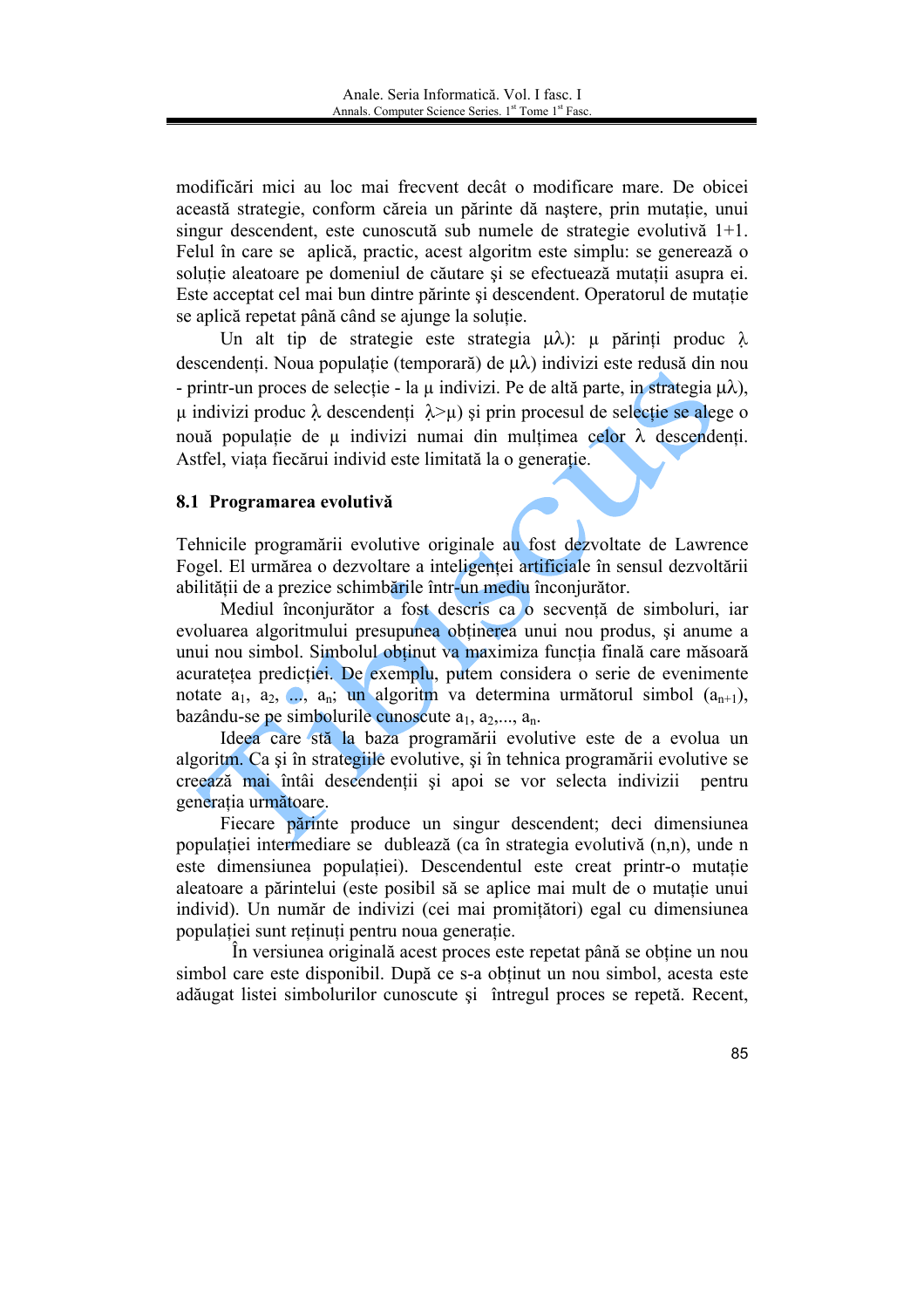tehnicile de programare evolutivă au fost folosite pentru rezolvarea problemelor de optimizare numerică precum și în numeroase alte scopuri.

### 8.2 Programarea genetică

O altă abordare interesantă a fost descoperită relativ recent de John Koza. Koza sugerează că programul dorit va evolua el însuși pe parcursul unui proces de evolutie. Cu alte cuvinte, în loc de a rezolva o problemă și în loc de a construi un program evolutiv care să rezolve problema, vom încerca să găsim un cod sursă care să o rezolve.

Koza a dezvoltat o nouă metodologie care furnizează un mod de a efectua această căutare. De exemplu, se dorește obtinerea unui program Pascal sau C++ care să rezolve problema drumului hamiltonian sau problema iesirii dintr-un labirint. Deci, nu ne interesează să obținem o solutie pentru un set oarecare de date, ci, mai degrabă, ne interesează să obtinem un program sursă care să genereze o solutie corectă pentru orice intrare dată. Cu alte cuvinte, ne interesează să obtinem ca rezultat un program asemănător cu cel pe care l-am fi putut scrie noi dacă am fi știut să rezolvăm problema.

Din punct de vedere evolutiv abordarea unor astfel de probleme se face generând o mulțime (populație) aleatoare de coduri sursă care apoi sunt selectate pe baza functiei de fitness și evoluate cu ajutorul unor operatori genetici specifici. În primul rând trebuie să atribuim o funcție de calitate (functia fitness) fiecărui program generat. Această functie de fitness trebuie să reflecte performanțele programului căruia îi este atașată.

De obicei atasarea unei functii de fitness se face rulând programul respectiv si măsurând calitatea solutiei în raport cu o solutie care se cunoaste a fi optimă. Un program va avea o calitate mai mare dacă solutia generată va fi mai asemănătoare cu cea a soluției corecte. Nu este grav dacă o solutie optimă nu se cunoaște anterior, deoarece noi dorim să obtinem solutii cu un fitness cât mai mare (sau cât mai mic).

Evoluarea programelor sursă se realizează prin operatori genetici specifici. De exemplu, un operator de recombinare poate însemna alipirea secventelor dintr-un cod sursă cu secvente din alt cod sursă. Un operator de mutatie ar putea însemna inserarea de noi instructiuni în codul sursă, stergerea de instructiuni, transformarea de instructiuni. Evident, în urma aplicării acestor operatori genetici se generează cod sursă care conține greseli de sintaxă. De asemenea, sunt generate secvente de cod sursă nefolositoare

Exemple în acest sens sunt secventa de instrucțiuni: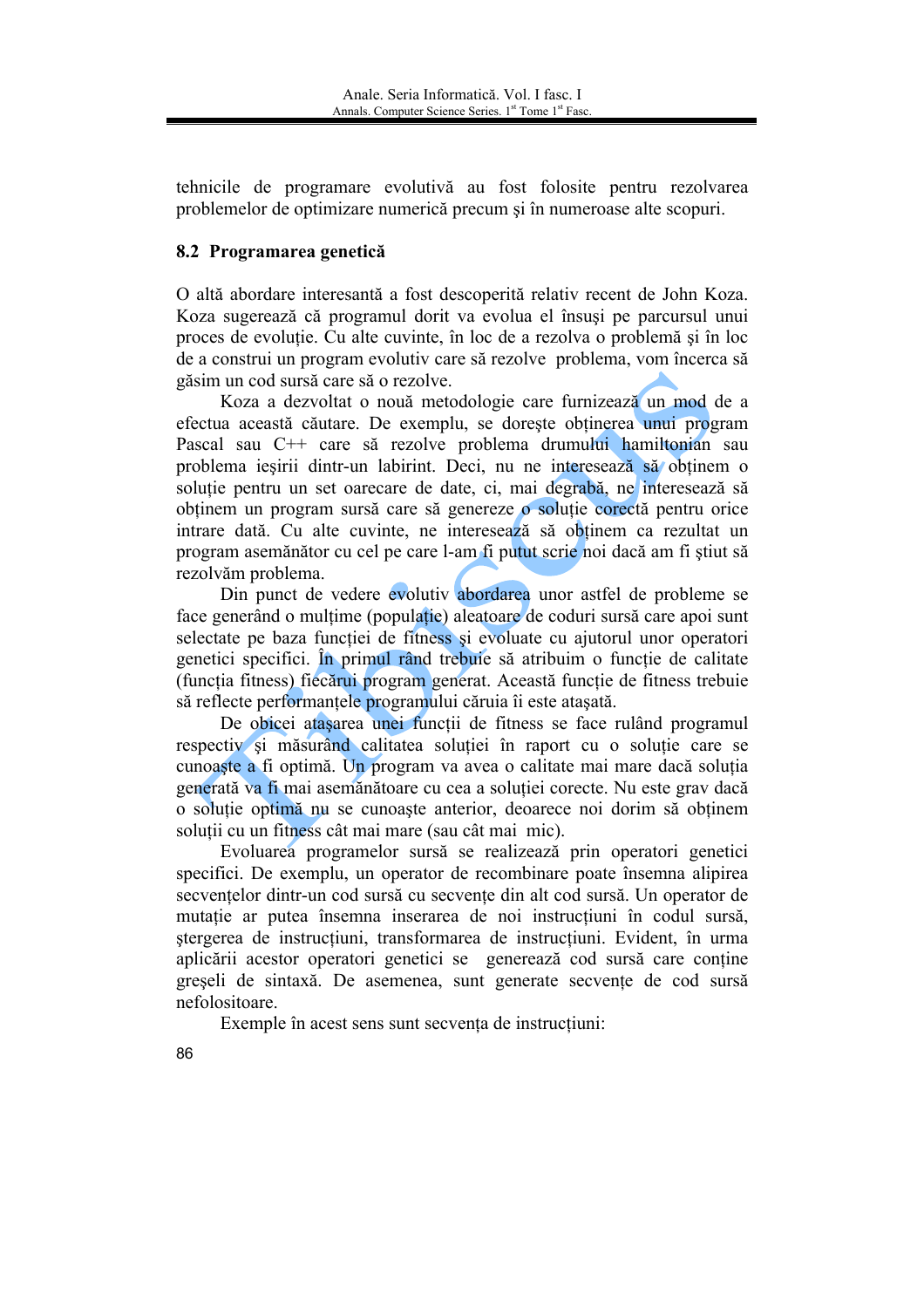$$
i := i + 1;
$$
  
\n
$$
i := i - 1;
$$
  
\nsau secventa:  
\n
$$
a := 0;
$$
  
\n
$$
b := c / a;
$$

De obicei, se evoluează reprezentări mai simple ale programelor de calculator și anume reprezentările arborescente. Există limbaje de programare (de exemplu LISP) în care programele sunt scrise sub forma unor liste usor transformabile în arbori.

### **Aplicatie**

În cele ce urmează vom prezenta rezolvarea unei probleme folosind algoritmii genetici.

*Enunt* (Submultime de sumă dată)

Se consideră o multime M de n numere și un număr S. Să se determine o submultime a multimii M care are suma elementelor cât mai apropiată de numărul S.

#### **Rezolvare**

Determinarea unei submulțimi de sumă dată este o problemă NPcomplet. Aceasta înseamnă că nu se stie dacă există sau nu un algoritm de complexitate polinomială pentru rezolvarea acestei probleme. Până în prezent, algoritmii folosiți au complexitate exponențială, iar pentru anumite cazuri particulare au complexitate pseudopolinomială. De exemplu, putem rezolva rezonabil această problemă, dacă datele de intrare îndeplinesc următoarele conditii:

• sunt cel mult 100 de numere naturale:

· suma numerelor nu depășește 500 (mai exact, produsul dintre numărul numerelor și suma acestora nu trebuie să depăsească dimensiunea maxim admisă pentru alocarea unei matrice -presupunem că aceasta este alocată static).

Dacă aceste condiții ar fi îndeplinite am putea rezolva usor această problemă prin metoda programării dinamice, folosind un algoritm de complexitate  $O(n \cdot S)$ . Însă, dacă numerele nu ar fi întregi ci reale, sau suma lor ar fi mai mare decât 500, sau diferențele între ele ar fi mari etc., atunci algoritmul prin programare dinamică nu mai poate fi folosit. Am enumerat aici doar cazurile importante, dar pot fi imaginate si alte dificultăti

Din aceste motive vom rezolva această problemă cu ajutorul unui algoritm genetic. Va trebui să găsim o reprezentare a solutiei si, de asemenea, o functie de fitness. Modul în care vom reprezenta solutia ne este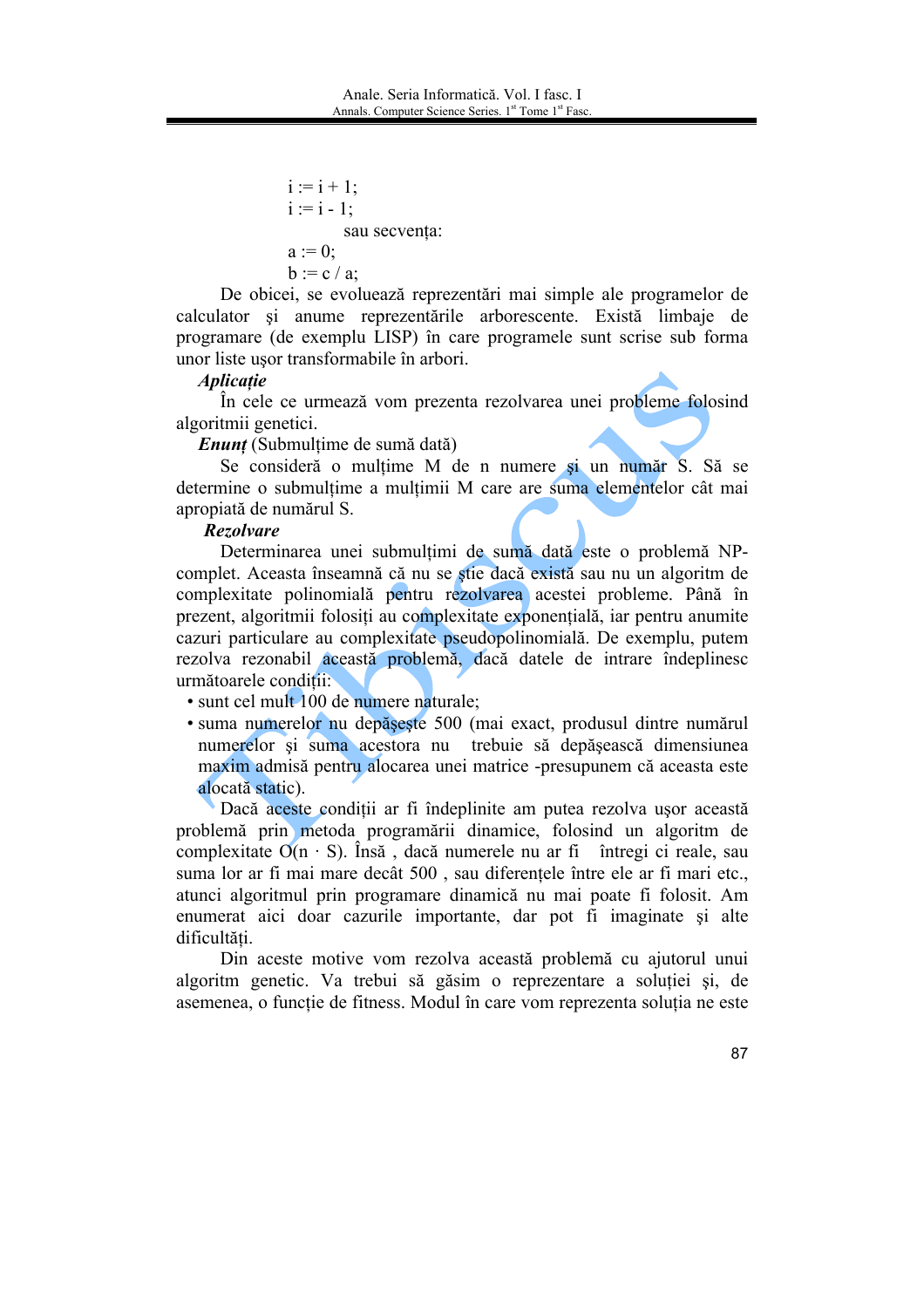dată chiar în enunțul problemei: se cere o submulțime a unei mulțimi M cu n elemente.

Deci, o solutie a problemei este o submultime. Vom codifica o submultime printr-un sir de lungime n care contine doar valorile 0 si 1. Dacă o poziție  $k$  va avea valoarea 1, atunci submultimea respectivă va conține elementul  $M_k$  (al k-lea element din multimea M), iar dacă pe poziția k este valoarea 0, atunci elementul respectiv nu apartine submultimii. Această reprezentare a unei submultimi este specifică tipului set din Turbo Pascal.

Modul de calcul al fitness-ului (calității) unei soluții (submulțimi) este simplu. Calcul m suma elementelor submulțimii, iar fitness-ul va fi diferența (în valoare absolută) dintre suma obtinută și numărul dat S. În aceste conditii fitness-ul va trebui minimizat, deoarece noi dorim să determinăm o submultime pentru care suma elementelor este cât mai apropiată de valoarea dată S

Structura algoritmului genetic propus pentru rezolvarea acestei probleme a fost prezentată mai sus. Vom folosi selectia turnir pentru obtinerea populației intermediare. Operatorii genetici folositi sunt specifici codificării binare (încrucisare cu un singur punct de tăietură, mutație cu probabilitate  $p_m = 0.1$ ).

#### $\boldsymbol{9}$ Concluzii

În acest articol au fost prezentate principalele direcții ale algoritmilor evolutivi, în special ale algoritmilor genetici. Aplicatiile practice ale acestor algoritmi sunt nenumărate. Ei sunt folosti în domenii tot mai neasteptate cum ar fi projectarea aripilor de avion sau projectarea formei statiilor orbitale.

Dacă se dorește rezolvarea unei probleme genetice, trebuie tinut cont de următorii pași:

- · Pentru a rezolva o problemă cu algoritmi genetici trebuie să o transformăm mai întâi într-o problemă de optimizare, adică să minimizăm sau să maximizăm o valoare (cel mai scurt lanț hamiltonian, cea mai mare componentă internă stabilă, etc.).
- · Algoritmii genetici sunt algoritmi euristici, adică solutia găsită de ei nu este întotdeauna cea mai bună, dar se află într-o vecinătate a solutiei optime. Deci, dacă avem de ales între un algoritm polinomial, care rezolvă sigur problema, și un algoritm genetic, ar fi de preferat să folosim algoritmul polinomial.